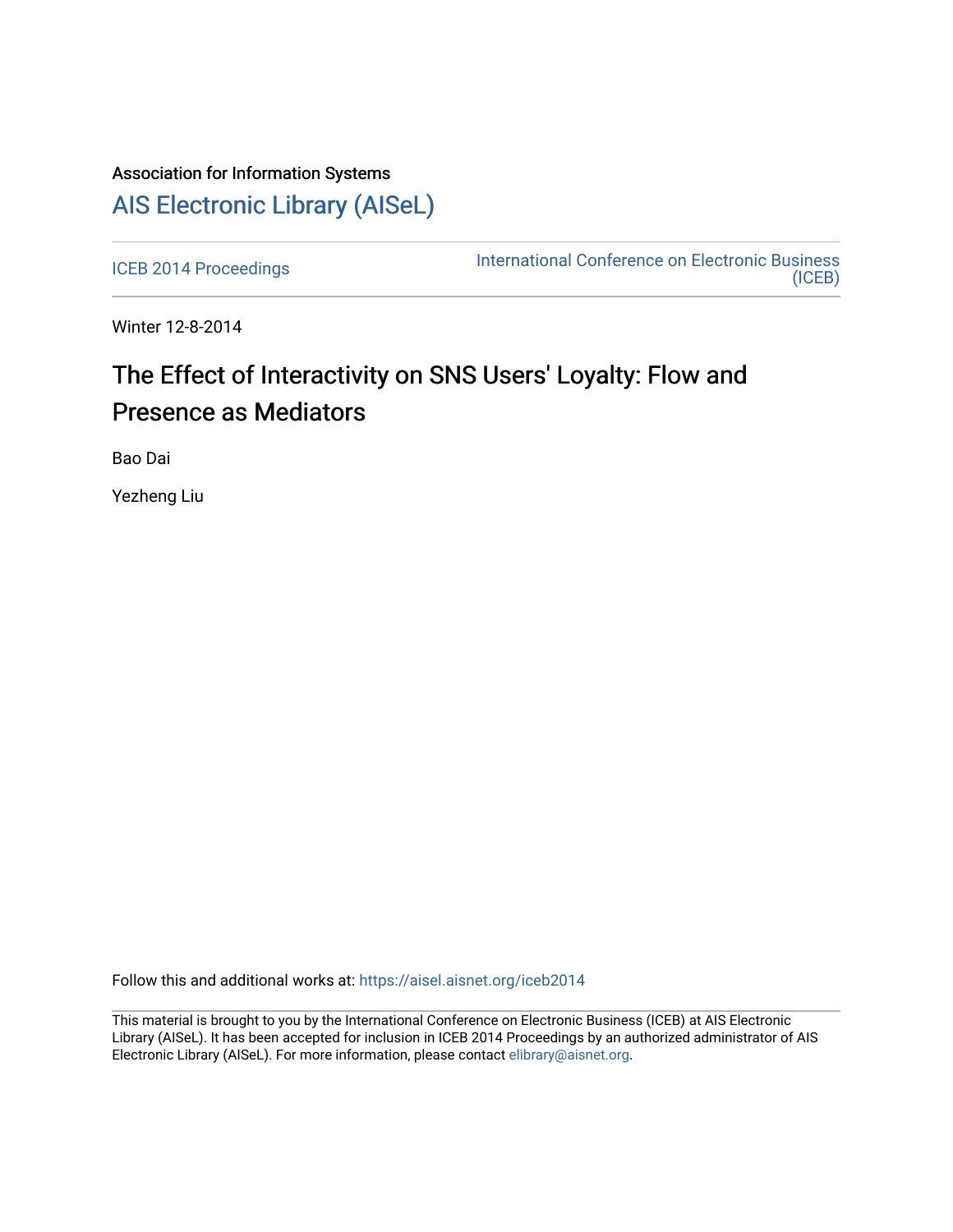## **THE EFFECT OF INTERACTIVITY ON SNS USERS' LOYALTY: FLOW AND PRESENCE AS MEDIATORS**

## Bao Dai, Hefei University of Technology, China, daibaohfut@126.com Yezheng Liu, Hefei University of Technology, China, liuyezheng@hfut.edu.cn

#### **ABSTRACT**

According to the stimulus–organism–response (S–O–R) paradigm, this study aims to understand how interactivity affects SNS users' loyalty through user experience of presence and flow. Data collected from 242 respondents was analyzed with structural equation modeling (SEM). The results show that machine interactivity affects telepresence and flow, person interactivity affects social presence and flow, social presence affects flow and flow further affects SNS users' loyalty. In addition, telepresence has a significant effect on social presence.

*Keywords*: Social networking sites, interactivity, telepresence, social presence, flow experience, user loyalty.

#### **INTRODUCTION**

With the arrival of the Web 2.0 era, Social Networking Site (SNS) is experiencing rapid development around the world. In China, the number of SNS users reached 278 million in January 2014, accounting for 45 percent of the total amount of internet users [11]. SNS, as a service platform that enables users to maintain and expand their social networks, to gain and share information, and to obtain entertainment and recreation, has achieved great success, as evidenced by Facebook. However, building users' loyalty is becoming more difficult due to the intense competition among SNS platforms and new social media, such as microblogging and so on.

Previous researches have employed the expectation disconfirmation theory (e.g. [31]), the expectation confirmation model (e.g. [7]), the technology acceptance model (e.g. [38]), and the theory of planning behavior (e.g. [1]) to examine the factors affecting SNS user loyalty. These studies have verified that satisfaction, perceived usefulness, perceived enjoyment, perceived values, confirmation of expectation, subjective norm, and trust are the main factors influencing SNS users' loyalty or continuance intention. Unfortunately, little research has examined the effect of interactive characteristics of SNS and users' experiences of presence and flow on SNS users' loyalty. Therefore, we developed a research model in this research based on the Stimulus-Organism-Response (S-O-R) paradigm to explore how interactivity affects SNS users' loyalty via their presence and flow experience.

#### **THEORETICAL BACKGROUNDS**

#### *Stimulus-Organism-Response (S-O-R) paradigm*

Mehrabian and Russell (1974) [26] first presented the Stimulus-Organism-Response (S-O-R) framework in the area of environment psychology. The S-O-R framework posits that environmental cues act as stimuli that affect an individual's cognitive and affective reactions, which in turn affect the behavior. "Stimulus" is something that provokes action, such as store atmosphere and website characteristics. "Organism" refers to the individual's cognitive and affective states, such as pleasure, arousal and dominance. "Responses" include attitudinal and behavioral responses, such as approach or avoid behavior. So far, many studies have adopted the S-O-R framework to examine the relationship between characteristics of online stores or websites and user responses (e.g. [20] [30]).

#### *Interactivity*

As the key advantage of new media, interactivity is defined as "the extent to which users can participate in modifying the form and content of a mediated environment in real time" by Steuer (1992) [35]. There are two kinds of interactivity: machine interactivity (human-computer interactivity) and person interactivity (social interactivity) [19]. Machine interactivity refers to the degree to which users can control the content, timing, and sequence of communication, experience the naturalness of Web navigation, and perceive the system's response to their input. Person interactivity presents the degree of social interconnection between users and other participants in the communication process via an online medium.

#### *Presence*

Presence represents this type of virtual experience, wherein "a person fails to perceive or acknowledge the existence of a medium in his or her communication environment and responds as if he or she would if the medium were not there" [25]. Two types of presence are proposed in prior research; i.e. telepresence and social presence. Telepresence or physical presence refers to "the extent to which one feels present in the mediated environment, rather than in the immediate physical environment" [35]. Social presence, on the other hand, has been defined as "the degree of salience of the other person in the interaction" [32], or the sense of "being with others" [18].

#### *Flow*

Flow is a concept introduced by Csikszentmihalyi (1975) [12] originally. He defined it as ''the holistic experience that people

*The Fourteenth International Conference on Electronic Business &*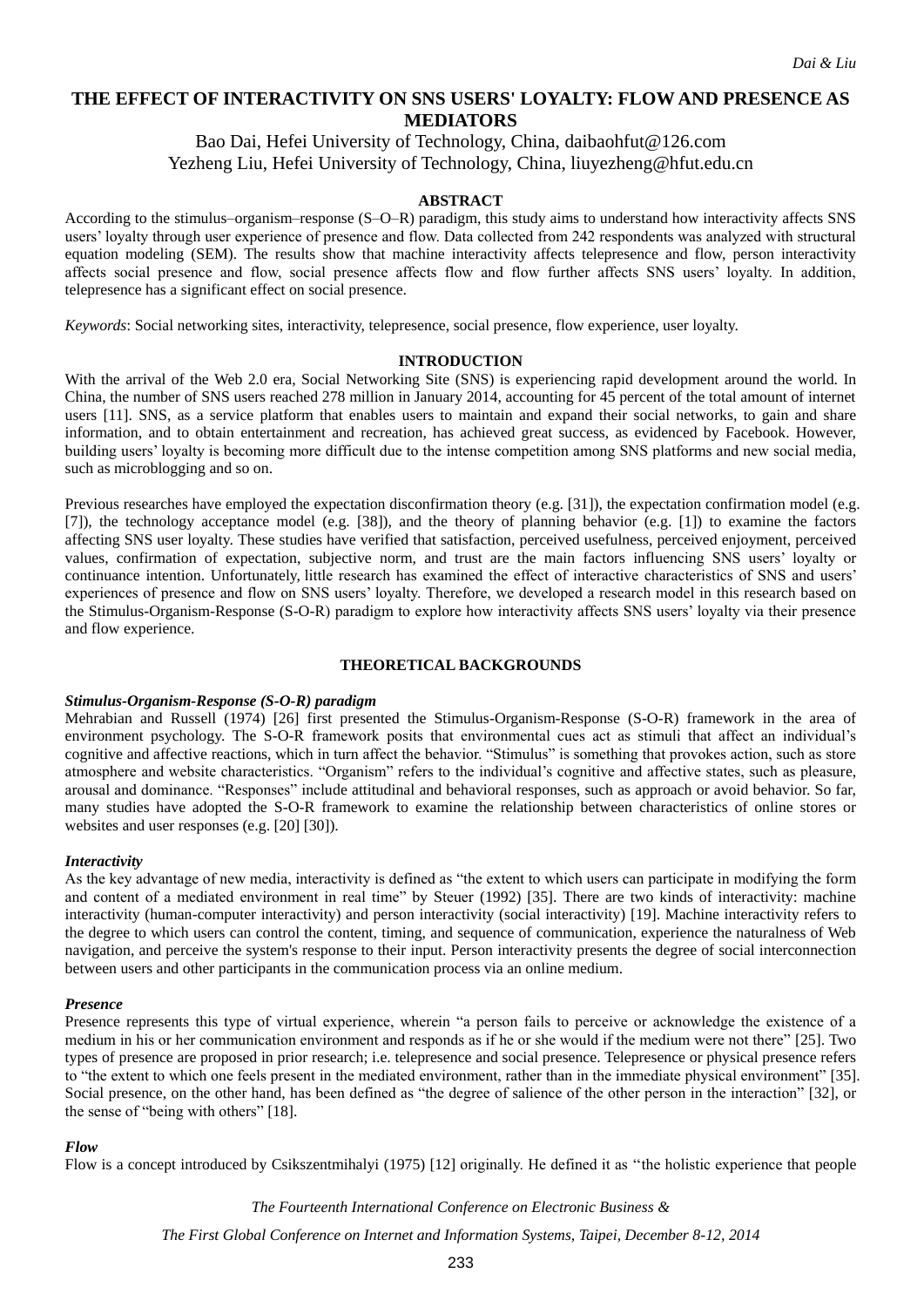feel when they act with total involvement'' , characterized by concentration on the task at hand, a merging of action and awareness, a loss of self-consciousness, and a distorted sense of time, etc.[12]. Hoffman and Novak(1996) [19] defined the flow experience in a CME as the state occurring during network navigation, which is (1) characterized by a seamless sequence of responses facilitated by machine interactivity, (2) intrinsically enjoyable, (3) accompanied by a loss of self-consciousness, and (4) self-reinforcing. In the last few years, flow has been recommended as a possible metric of the online consumer experience (e.g. [21][27][37]).

#### **RESEARCH MODEL AND HYPOTHESIS DEVELOPMENT**

Following the S-O-R framework, we proposed our research model. As shown in Figure 1, this study operationalizes "stimulus" as the interactive features of SNS, "organism" as SNS users' experience of presence and flow and "response" as SNS users' loyalty.



#### *Interactivity and presence*

A SNS with high machine interactivity enables users have greater sense of control over their actions and higher perceived responsiveness of the website, which facilitate SNS users develop a stronger sense of telepresence. In addition, SNS provided more and more communication tools to their users, which makes the synchronous and asynchronous interaction between SNS users become more convenient. As a result, users will be more likely to feel other communication partners are co-located within the same virtual space. So for, several studies have found the positive causal relationships between interactivity and presence [3] [30] [36]. Thus, we hypothesize that:

- H1: Machine interactivity will positively affect SNS users' telepresence
- H2: Person interactivity will positively affect SNS users' social presence

#### *Interactivity and flow*

Hoffman and Novak (1996) [19] proposed that the balance between skills and challenges and focused attention are prerequisites of flow experience. With more and more powerful interactive features and tools were developed, social interaction, information sharing, and entertainment on SNS are becoming simpler than ever, resulting in SNS users can perceive balance between skills and challenges more easily and concentration on these activities more frequently. Previous research has found the positive effects of machine interactivity and person interactivity on users' flow experience in the context of online learning [8] [23], online gaming [6][10], and online shopping [33][37]. Recently, Huang (2012) [20] found that interactivity of SNS influences flow significantly. Consistent with these empirical studies, we propose the following hypothesis:

H3: Machine interactivity will positively affect SNS users' flow experience

H4: Person interactivity will positively affect SNS users' flow experience

#### *Telepresence and social presence*

Though some researchers have considered both telepresence and social presence in their studies (e.g. [3] [30] [36]), there were only several studies explored the relationship between these two variables. Suntornpithug and Khamalah (2010) [36] found telepresence has positive effect on social presence. According to the viewpoint of Biocca and Harms (2002) [5], social presence refers to the "level of awareness of the co-presence of another human, being or intelligence", which implies that telepresence is the antecedent of social presence. Thus, we propose the following hypothesis:

H5: SNS users' telepresence will positively affect social presence

#### *Presence and flow*

On SNS, when user experience the sense of "being there" (telepresence) and/or the sense of "being with others" (social presence), he /she may be involved in the navigation on the site more deeply. In consequence, he/she is more likely to experience flow. Telepresence was first used as an antecedent of flow experience by Hoffman and Novak (1996)[19] , and then some empirical studies verified the significant effect of telepresence on flow(e.g. [27] [34] [39] ). Moreover, Faiola et al. (2013)

*The Fourteenth International Conference on Electronic Business &*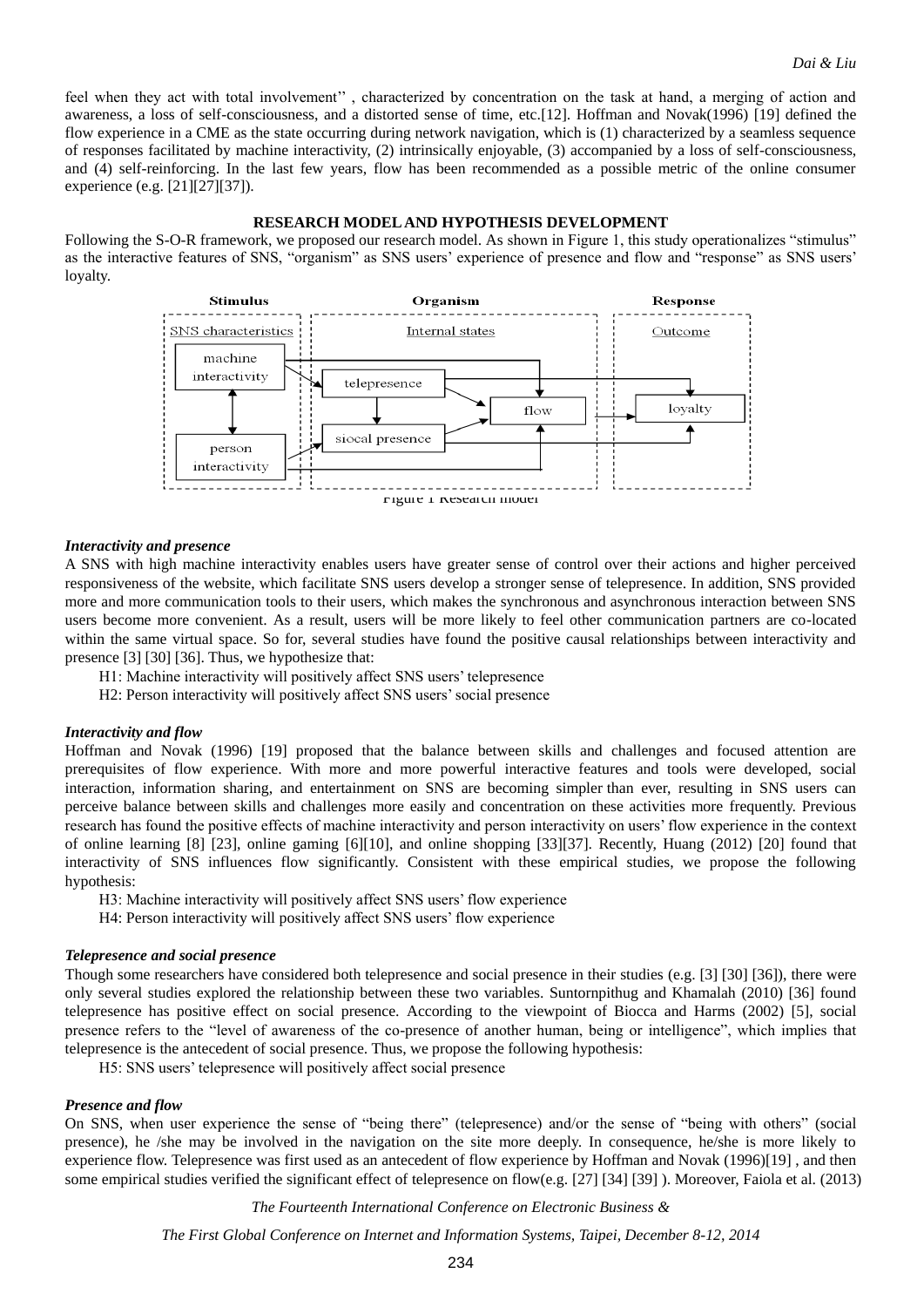[14] showed that there is a significant correlation between telepresence and flow. However, there are very little literatures with regard to the effect of social presence on flow. Animesh et al. (2011) [3] found social presence influence flow positively in 3D virtual world. Shen and Khalifa (2012) [30], Hassanein and Head(2007) [16] and Cyr et al. (2007)[13] all confirmed the effect of social presence on enjoyment, which was regarded as one of the core component of flow. Thus, we hypothesize that:

H6: SNS users' telepresence will positively affect flow experience

H7: SNS users' social presence will positively affect flow experience

#### *Presence and loyalty*

As a compelling virtual experience, presence means "the natural perception of an immediate environment" [35], which is helpful to reduce the physical and social distance between SNS users. Therefore, a higher sense of presence would have a greater impact influencing individuals to join and to continue using a SNS. Shen and Khalifa (2012) [30] confirmed telepresence and social presence have a significant effect on buying impulses through the affective reactions, i.e. pleasure and arousal; Shang et al.(2012) [29] pointed out telepresence and social presence are positively associated with online purchase intentions through its influence on social and emotional value of symbolic goods; Recently, Lin et al.(2014) [24] found that social presence was strong determinant of user satisfaction and sense of belonging, which in turn positively influenced continuance intention of SNS. In addition, Cheung et al. (2011) [9] disclosed social presence is the most significantly exogenous variables of We-Intention to use a SNS. Therefore, the following hypothesis is proposed:

H8: SNS users' telepresence will positively affect users' loyalty

H9: SNS users' social presence will positively affect user' loyalty

#### *Flow and loyalty*

In the context of SNS, loyalty means a deeply held commitment to continue their usage behavior in the future. As an autotelic experience, flow is an important intrinsic motivation for performing an activity [12]. If an individual ''feels good'' about an activity, it is intrinsically motivating, and he/she is more likely to engage in it. For now, studies have provided enough evidences to the effect of flow on users' loyalty. For example, Koufaris (2002) [21] found that flow affects an online consumer's intention to revisit a site. Lee (2010) [22] noted that there were significant direct effects between flow and online learning retention. Chang (2013) [6], Choi and Kim (2004) [10] confirmed that online gamers' loyalty is directly influenced by their flow experience significantly. In addition, the study of Zhou et al. (2011) [40] indicated that flow experience is the strongest determinant of mobile SNS users' loyalty, and Chang and Zhu (2012) [7] also found the effect of flow experience on SNS users' loyalty was significant. Based on these, we hypothesize that:

H10: SNS users' flow experience will positively affect user' loyalty

#### **RESEARCH METHODOLOGY**

#### *Instrument development*

The research model includes six factors. Each factor was measured with multiple items. All items were adapted from extant literature to improve content validity. The items of machine interactivity and person interactivity were adapted from Suntornpithug and Khamalah (2010) [36] and Cheng (2013) [8]; The items of social presence and telepresence were adapted from Suntornpithug and Khamalah(2010)[36] and Animesh et al.(2011)[3]; The items of flow were adapted from Chang and Zhu(2012) [7]; Loyalty items were adapted from Zhou et al. (2010) [40]. All items used five-point Likert scales anchored between ''strongly disagree'' and ''strongly agree''. The Appendix shows the specific items.

#### *Data collection*

In china, 40.5 percent of SNS users are between 20 and 29 years old, 57.4 percent of them have an education at or above the college level [11]. Therefore, this empirical study used undergraduate students as subjects. At first, 20 undergraduate students majoring in business administration and registered users of SNS were chose as the seed investigators on the principle of convenience sampling. And then these seed investigators sent the e-Questionnaire of this study to their best SNS friends who must be college students. One week later, the seed investigators handed in the e-Questionnaires returned by their friends. The final effective sample size is 242. The sample consisted of 48.8% male and 51.2% female participants with the ages of 18 to 24.

#### **DATA ANALYSIS AND RESULTS**

In analyzing the collected data, we followed the two-step procedure suggested by Anderson and Gerbing (1988) [2]. First, we examined the measurement model to assess reliability and validity. We then examined the structural model to test the hypotheses.

#### *Measurement model*

To validate the measurement model, reliability and validity analyses were performed by executing exploratory factor analysis and confirmatory factor analysis together. Construct reliability was assessed by using Cronbach's alpha value. Nunnally (1978) [28] recommends that the Cronbach's alpha of a scale should be greater than 0.7 for items to be used together as a construct.

*The Fourteenth International Conference on Electronic Business &*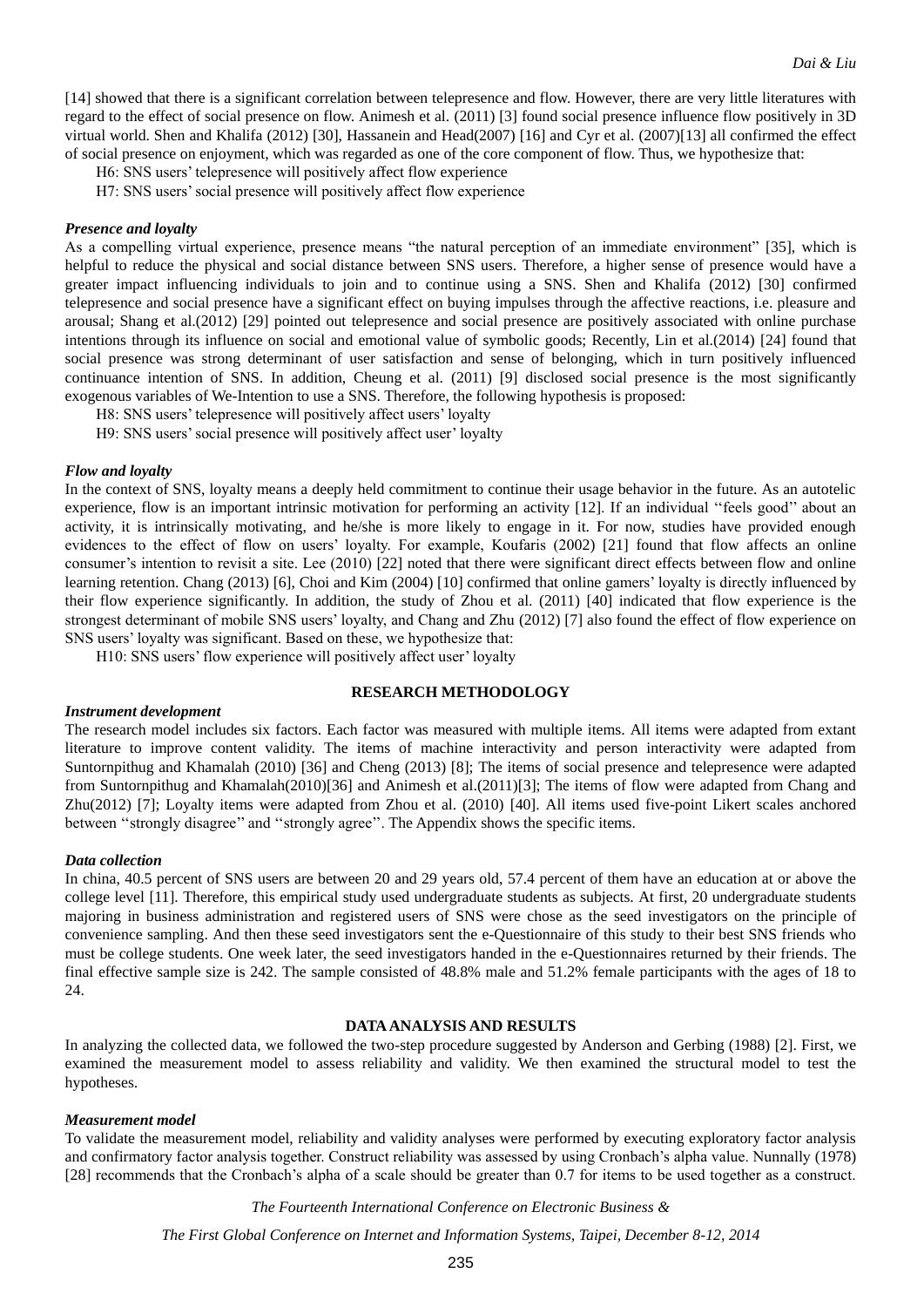As shown in Appendix, all constructs are in the acceptable range, achieving acceptable internal consistency. Convergent validity indicates the items of each constructs are theoretically related to each. For the convergent validity, all factors should have average variance extracted (AVE) of higher than 0.50 and composite reliability (CR) higher than 0.70 [15]. As Table 1 shows, all AVE and CR values of the items are acceptable. Discriminant validity was assessed to discover whether one construct is different from another. According to Fornell and Larcker (1981) [15], discriminant validity is achieved if the squared root of the AVE for each construct exceeds the correlation between that and any other constructs. As shown in Table 1, the square roots of the AVE scores were all higher than the correlations among the constructs, demonstrate adequate discriminant validity of all constructs.  $T_{\rm max}$  1  $T_{\rm max}$  and valid values

| Table 1 Reliability and validity |       |       |           |             |       |            |       |       |
|----------------------------------|-------|-------|-----------|-------------|-------|------------|-------|-------|
| MI                               | PI    | TP    | <b>SP</b> | <b>FLOW</b> | LOY   | <b>AVE</b> | CR    | Alpha |
| 0.807                            |       |       |           |             |       | 0.651      | 0.882 | 0.820 |
| 0.475                            | 0.786 |       |           |             |       | 0.617      | 0.866 | 0.793 |
| 0.148                            | 0.061 | 0.886 |           |             |       | 0.785      | 0.936 | 0.883 |
| 0.227                            | 0.248 | 0.403 | 0.823     |             |       | 0.678      | 0.894 | 0.841 |
| 0.576                            | 0.551 | 0.160 | 0.387     | 0.858       |       | 0.737      | 0.918 | 0.879 |
| 0.438                            | 0.422 | 0.241 | 0.329     | 0.547       | 0.845 | 0.714      | 0.882 | 0.799 |
|                                  |       |       |           |             |       |            |       |       |

*Note: Bolded diagonal elements are the square root of AVE for each construct, off-diagonal elements are the correlations between constructs.*

#### *Structural model*

The hypotheses were tested by using the maximum likelihood estimation technique. The SEM results show that GFI (0.919), AGFI (0.894), NNFI (0.963), and CFI (0.969) all exceeded the cutoff values except NFI (0.894), while  $\chi$ 2/df (1.367), RMR (0.040), and RMSEA (0.039) met the recommended threshold criteria of Bagozzi et al.(1991) [4]. In sum, the fit indices to the structural model were found to be satisfactory. Table 2 presents a summary of the analysis. Most of the hypothesized relationships were significant at  $p<0.05$ . As expected, machine interactivity affects SNS users' telepresence and flow experience, providing support for H1 and H3. Person interactivity affects SNS users' social presence and flow experience, providing support for H2 and H4. Social presence has significant direct effects on flow experience, which further affects SNS users' loyalty, supporting H7 and H10, respectively. In addition, telepresence has a significant effect on social presence, supporting H5. However, the causal relationships between telepresence and flow, telepresence and loyalty, and social presence and loyalty were not significant.  $T$ 

| Hypothesis     | Path                  | Path Coefficient | Supported or not |
|----------------|-----------------------|------------------|------------------|
| H1             | $MI \rightarrow TP$   | $0.170*$         | <b>YES</b>       |
| H2             | $PI \rightarrow SP$   | $0.251***$       | <b>YES</b>       |
| H <sub>3</sub> | $MI \rightarrow FLOW$ | $0.504***$       | <b>YES</b>       |
| H4             | $PI \rightarrow FLOW$ | $0.302***$       | <b>YES</b>       |
| H <sub>5</sub> | $TP \rightarrow SP$   | $0.442***$       | <b>YES</b>       |
| H <sub>6</sub> | TP→FLOW               | 0.020            | NO.              |
| H7             | $SP \rightarrow FLOW$ | $0.248***$       | <b>YES</b>       |
| H8             | $TP \rightarrow LOY$  | 0.007            | N <sub>O</sub>   |
| H9             | $SP \rightarrow LOY$  | 0.033            | NO.              |
| H10            | FLOW→LOY              | $0.130**$        | <b>YES</b>       |

*Note: \*p*<*0.05, \*\*p*<*0.01, \*\*\*p*<*0.001*

#### **DISCUSSION AND CONCLUSION**

Interactivity influences presence and flow, which is consistent with previous findings (e.g. [3][30][36]) and indicates that the characteristics of SNS do affect SNS users' experience. Thus, the high controllability, fast responsiveness, and more sociability of SNS will significantly promote users' experience. According, SNS operators need to optimize their back-end systems to provide users with ease-to-use, fast responses and convenient services.

Surprisingly, the effect of telepresence on flow is not significant. This result is not consistent with previous findings [14] [27][34][39]. The reason could be that telepresence is more likely to be experienced in the context of virtual reality, such as 3D virtual world, but now very little virtual reality technology have been utilized by the mainstream SNSs. Consequently, it is difficult to experience the sense of physical presence in the cyberspace created by SNS. In fact, the mean of telepresence in our study is low (M=2.461), suggesting that most users can't experience telepresence during using SNS.

The results also showed that telepresence and social presence both have no significant direct effect on loyalty. It is possibly

#### *The Fourteenth International Conference on Electronic Business &*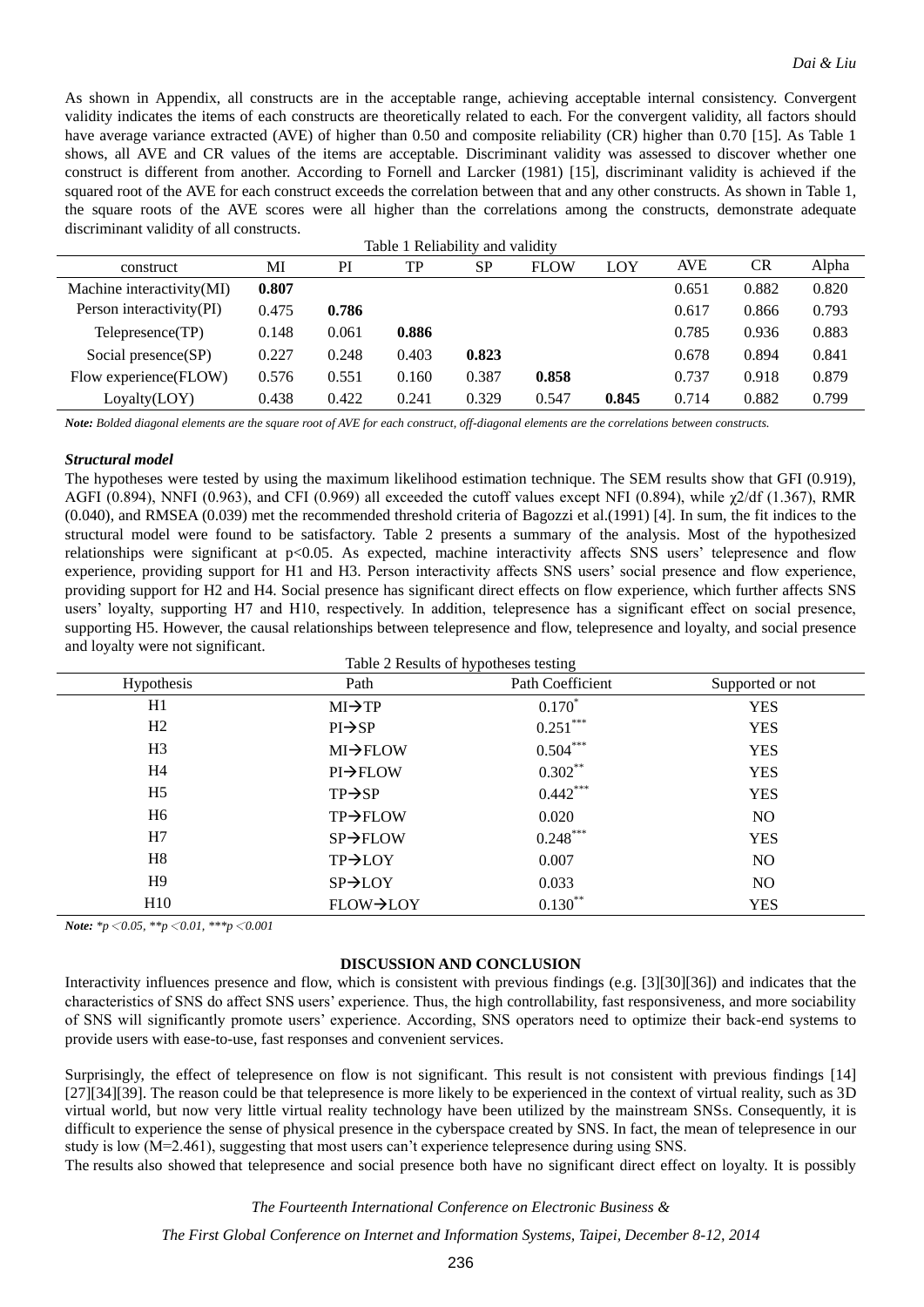because their relationship is mediated by other factors, such as satisfaction, perceived usefulness, perceived enjoyment, trust, flow, etc., as previous studies shown (e.g. [24][29][30]).

Finally, it also found social presence affects flow experience significantly, as in previous studies (e.g. [3][13][16][30]). The possible explanation is the powerful sociability of SNS. As a social media with high richness, SNS supports transmission of rich social cues, which is very helpful to make users perform communication in a style that is similar to face-to-face communication, and then resulting in flow experience.

In conclusion, the purpose of this study was to apply the Stimulus-Organism-Response (S-O-R) paradigm to the study of SNS users' loyalty, and the results of this study provide support for the research model and for most of the hypotheses. Generally speaking, interactivity of SNS affects users' experience of presence and flow, and users' experience further influence their loyalty to SNS. This research has some limitations. First, we selected university students as our sample. Although they represent a major group of SNS users, the results need to be interpreted with caution and future research needs to generalize our results to other samples, such as working professionals, older or younger users. Second, we only took into account the interactive features of SNS and users' experiential factors in the model. But SNS users' cognitive factors (e.g. perceived usefulness) and attitudinal factors (e.g. satisfaction) and social factors (e.g. trust, sense of belonging) also affect users' continuance intention to SNS. Future research could extend the conceptual framework of this study by adding other factors and verifying the relationships between these factors.

#### **ACKNOWLEDGMENT**

This work was supported by a grant from the National Natural Science Foundation of China (71371062) and the National Basic Research Program of China (973 Program) (2013CB329603).

#### **REFERENCES**

- [1] Al-Debei, M.M., Al-Lozi, E., & Papazafeiropoulou, A. (2013) 'Why people keep coming back to Facebook: Explaining and predicting continuance participation from an extended theory of planned behaviour perspective', *Decision Support Systems,* Vol. 55, pp.43-54.
- [2] Anderson, J. C., & Gerbing, D. W. (1988) 'Structural equation modeling in practice: a review and recommended two-step approach', *Psychological Bulletin*, Vol. 103, No. 3, pp. 411-423.
- [3] Animesh, A. P., Yang, S. B., & Oh, W. (2011) 'An odyssey into virtual words: exploring the impacts of technological and spatial environments on intention to purchase virtual products', *MIS Quarterly*, Vol.35, No. 3, pp. 780-810.
- [4] Bagozzi, R. P., Yi, Y., & Phillips, L. (1991) 'Assessing construct validity in organizational research, *Administrative Science Quarterly*, Vol. 36, No. 3, pp. 421-458.
- [5] Biocca, F., & Harms, C. (2002) 'Defining and measuring social presence: Contribution to the Networked Minds Theory and Measure', *Proceedings of the 5th International PRESENCE workshop*, Porto, Portugal, pp.1-38.
- [6] Chang, C. (2013) 'Examining users' intention to continue using social network games: A flow experience perspective', Telematics and Informatics, Vol. 30, No.4, pp. 311-321.
- [7] Chang, Y., & Zhu, D. (2012) 'The role of perceived social capital and flow experience in building users' continuance intention to social networking sites in China', *Computers in Human Behavior*, Vol. 28, pp. 995-1001.
- [8] Cheng, Y. M. (2013) 'Exploring the roles of interaction and flow in explaining nurses' e-learning acceptance', *Nurse Education Today*, Vol. 33, No. 1, pp. 73-80.
- [9] Cheung, C. M. K., Chiu, P. Y., & Lee, M. K. O. (2011) 'Online social networks: Why do students use facebook? ', *Computers in Human Behavior*, Vol. 27, pp. 1337-1343.
- [10] Choi, D., & Kim, J. (2004) 'Why people continue to play online games: In search of critical design factors to increase customer loyalty to online contents', *Cyberpsychology and Behavior*, Vol. 7, No. 1, pp. 12-24.
- [11] CNNIC. (2014) '33th Statistical Survey Report on the Internet Development in China', Available at: http://www.cnnic.com.cn/hlwfzyj/hlwxzbg/hlwtjbg/201403/P020140305346585959798.pdf (accessed 5 March 2014).
- [12] Csikszentmihalyi, M. (1975) *Beyond Boredom and Anxiety,* Jossey-Bass Publishers, San Francisco.
- [13] Cyr, D., Hassanein, K., & Head, M., et al. (2007) 'The role of social presence in establishing loyalty in e-service environments', *Interacting with Computers*, Vol. 19, No. 1, pp. 43-56.
- [14] Faiola, A., Newlon, C., & Pfaff, M., et al. (2013) 'Correlating the effects of flow and telepresence in virtual worlds: Enhancing our understanding of user behavior in game-based learning', *Computers in Human Behavior*, Vol. 29, No. 3, pp.1113-1121.
- [15] Fornell, C., & Larcker, D. F. (1981) 'Structural equation models with unobservable variables and measurement error: algebra and statistics', *Journal of Marketing Research*, Vol. 18, No. 3, pp. 382-388.
- [16] Hassanein, K., & Head, M. (2007) 'Manipulating perceived social presence through the web interface and its impact on attitude towards online shopping', *International Journal of Human-Computer Studies*, Vol. 65, No. 8, pp. 689-708.
- [17] Hausman, A. V., & Siekpe, J. S. (2009) 'The effect of web interface features on consumer online purchase intentions', *Journal of Business Research*, Vol. 62, No. 1, pp. 5-13.

*The Fourteenth International Conference on Electronic Business &*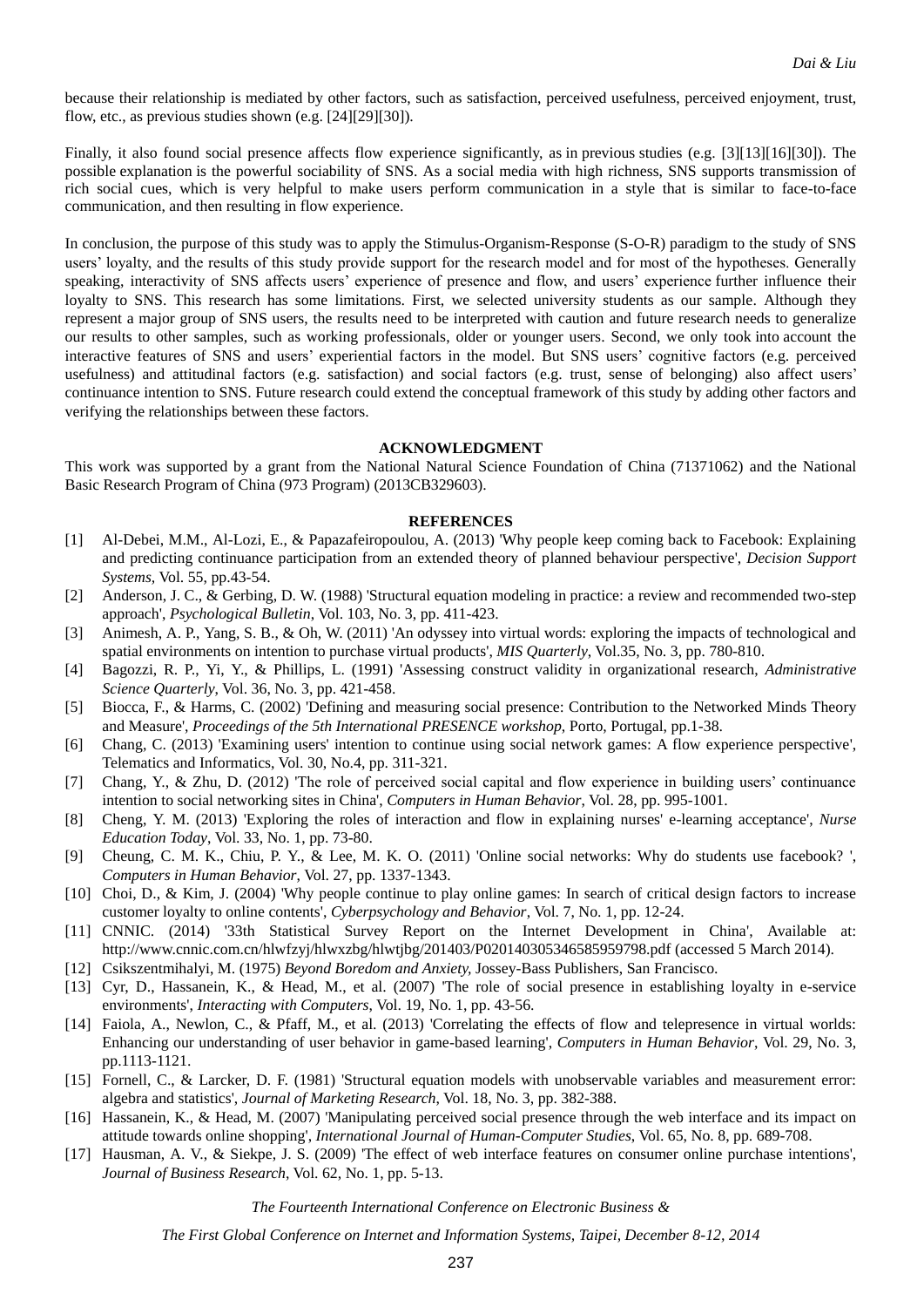- [18] Heeter, C. (1992) 'Being there: the subjective experience of presence', *Presence*, Vol. 1, No. 2, pp. 262-271.
- [19] Hoffman, D. L., & Novak, T. P. (1996) 'Marketing in hypermedia computer-mediated environments: Conceptual foundations', *Journal of Marketing*, Vol. 60, No. 3, pp. 50-68.
- [20] Huang, E. (2012) 'Online experiences and virtual goods purchase intention, *Internet Research*, Vol. 22, No. 3, pp. 252-274.
- [21] Koufaris, M. (2002) 'Applying the technology acceptance model and flow theory to online consumer behavior', *Information Systems Research,* Vol. 13, No. 2, pp. 205-223.
- [22] Lee, M. C. (2010) 'Explaining and predicting user continuance intention toward e-learning: An extension of the expectation-confirmation model', *Computers & Education*, Vol. 54, No. 2, pp. 506-516.
- [23] Liao, L. F. (2006) 'A Flow Theory Perspective on Learner Motivation and Behavior in Distance Education', *Distance Education*, Vol. 27, No. 1, pp. 45-62.
- [24] Lin, H., Fan, W., & Chau, P. Y. K. (2014) 'Determinants of users' continuance of social networking sites: A self-regulation perspective', *Information & Management*, Vol. 51, No.5, pp. 595-603.
- [25] Lombard, M., & Ditton, T. (1997) 'At the Heart of It All: The Concept of Presence', *Journal of Computer Mediated-Communication*, Vol. 32, No. 2, pp. 1-10.
- [26] Mehrabian, A., & Russell, J. A. (1974) *An Approach to Environmental Psychology*, The MIT Press, Cambridge, Massachusetts.
- [27] Novak, T., Hoffman, D., & Yung, Y. (2000) 'Measuring the customer experience in online environments: A structural modeling approach', *Marketing Science*, Vol. 19, No.1, pp. 22-42.
- [28] Nunnally, J. (1978) *Psychometric Theory*, McGraw-Hill, New York.
- [29] Shang, R. A., Chen, Y. C., & Huang, S. C. (2012) 'A private versus a public space Anonymity and buying decorative symbolic goods for avatars in a virtual world', Computers in Human Behavior, Vol. 28, pp. 2227-2235.
- [30] Shen, K. N.,& Khalifa, M. (2012) 'System design effects on online impulse buying', *Internet Research*, Vol. 22, No.4, pp. 396-425
- [31] Shi, N., Lee, M. K. O., & Cheung, C. M. K., et al.(2010) 'The continuance of online social networks: How to keep people using Facebook', *Proceedings of the 43rd Hawaii International Conference on System Sciences (HICSS 2010)*, Hawaii, USA, pp. 3049-3058.
- [32] Short, J., Williams, E., & Christie, B. (1976) *The social psychology of telecommunications*, Wiley, London.
- [33] Sicilia, M., Ruiz, S., Munuera, J. L.(2005). 'Effects of interactivity in a web site'. *Journal of Advertising*, 34(3), 31- 46.
- [34] Skadberg, T., & Kimmel, J. (2004) 'Visitors' flow experience while browsing a web site: its measurement, contributing factors and consequences', *Computers in Human Behavior*, Vol. 20, No.3, pp. 403-422.
- [35] Steuer, J. (1992) 'Defining virtual reality: dimensions determining telepresence', *Journal of Communication*, Vol.42, No.4, pp. 73-93.
- [36] Suntornpithug, N., & Khamalah, J. (2010) 'Machine and person interactivity: the driving forces behind influences on consumers' willingness to purchase online', *Journal of Electronic Commerce Research*, Vol.11, No.4, pp. 299-325.
- [37] van Noort, G., Voorveld, H., & van Reijmersdal, E. A. (2012) 'Interactivity in brand web sites: cognitive, affective, and behavioral responses explained by consumers' online flow experience', *Journal of Interactive Marketing*, Vol. 26, pp. 223-234.
- [38] Wang, D., Xu, L., & Chan, H.C. (2008) 'Understanding users' continuance of Facebook: The role of general and specific computer self-efficacy', *Proceedings of the 29th International Conference on Information Systems(ICIS 2008)*, Paris, France, Paper 168.
- [39] Zaman, M., Anadarajan, M., & Dai, Q. (2010) 'Experiencing flow with instant messaging and its facilitating role on creative behaviors', *Computers in Human Behavior*, Vol. 26, No. 5, pp. 1009-1018.
- [40] Zhou, T., Li, H., & Liu, Y. (2010) 'The effect of flow experience on mobile SNS users' loyalty', I*ndustrial Management & Data Systems*, Vol. 110, No. 6, pp. 930-946.

| <b>APPENDIX</b>                       |                                                                                            |         |  |  |
|---------------------------------------|--------------------------------------------------------------------------------------------|---------|--|--|
| Construct                             | Item                                                                                       | Loading |  |  |
| Machine                               | MI1. I felt that I had a lot of control over my browsing this SNS.                         | .727    |  |  |
| interactivity<br>Person interactivity | MI2. While I browsed this SNS, I could choose freely what I wanted to see.                 | .825    |  |  |
|                                       | MI3. The SNS processed my input very quickly.                                              | .823    |  |  |
|                                       | MI4. Pages on this SNS usually load quickly.                                               | .847    |  |  |
|                                       | PI1. This SNS facilitates two-way communication between users                              | .783    |  |  |
|                                       | PI2. I can get in contact with my friends via various communication tools within this SNS. | .766    |  |  |
|                                       | PI3. I can receive my friends' fast feedback via various communication tools within this   | .798    |  |  |
|                                       | PI4. I can share information with my friends via various communication tools on this SNS.  | .795    |  |  |
| Telepresence                          | TP1. I forget about my immediate surroundings when I am in the SNS                         | .845    |  |  |
|                                       |                                                                                            |         |  |  |

*The Fourteenth International Conference on Electronic Business &*